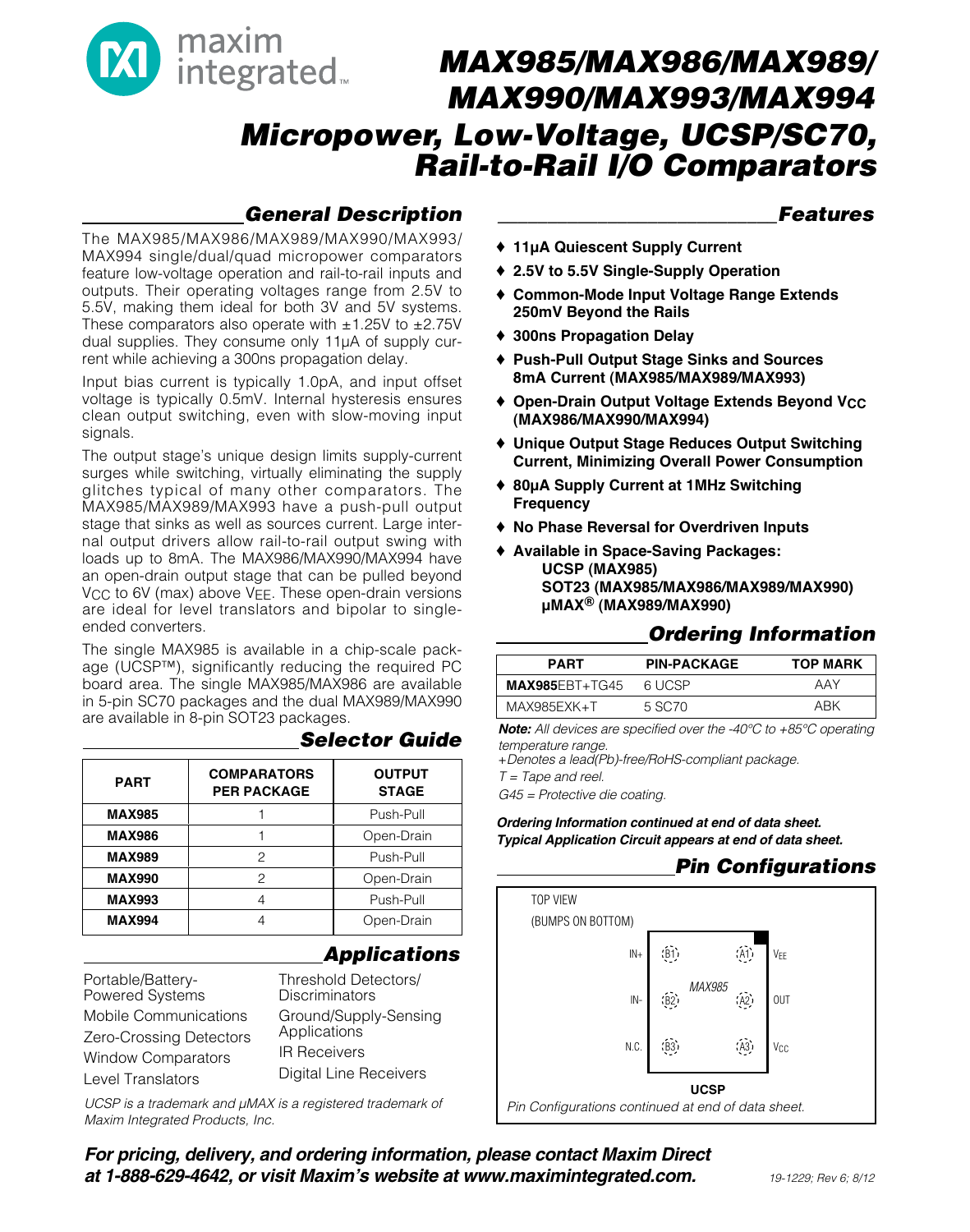### **ABSOLUTE MAXIMUM RATINGS**

| OUT to VFF                                                             |  |
|------------------------------------------------------------------------|--|
| MAX985/MAX989/MAX993 -0.3V to (V <sub>CC</sub> + 0.3V)                 |  |
|                                                                        |  |
| OUT_Short-Circuit Duration to VEE or V <sub>CC</sub> 10s               |  |
| Continuous Power Dissipation (Multilayer board, $T_A = +70^{\circ}C$ ) |  |
| 5-Pin SC70 (derate 3.1mW/°C above +70°C)247mW                          |  |
| 5-Pin SOT23 (derate 3.9mW/°C above +70°C)312.6mW                       |  |
| 6-Bump UCSP (derate 3.9mW/°C above +70°C)308mW                         |  |

8-Pin SOT23 (derate 5.1mW/°C above +70°C)..........408.2mW 8-Pin µMAX (derate 4.8mW/°C above +70°C) ...........387.8mW 8-Pin SO (derate 7.4mW/°C above +70°C)................588.2mW 14-Pin TSSOP (derate 10mW/°C above +70°C) ........796.8mW 14-Pin SO (derate 11.9mW/°C above +70°C)............952.4mW Operating Temperature Range ...........................-40°C to +85°C Junction Temperature......................................................+150°C Storage Temperature Range .............................-65°C to +150°C Lead Temperature (except UCSP, soldering, 10s)..........+300°C Soldering Temperature (reflow) ......................................+260°C

Stresses beyond those listed under "Absolute Maximum Ratings" may cause permanent damage to the device. These are stress ratings only, and functional operation of the device at these or any other conditions beyond those indicated in the operational sections of the specifications is not implied. Exposure to absolute maximum rating conditions for extended periods may affect device reliability.

### **ELECTRICAL CHARACTERISTICS**

(V<sub>CC</sub> = 2.7V to 5.5V, V<sub>EF</sub> = 0V, V<sub>CM</sub> = 0V, T<sub>A</sub> = -40°C to +85°C, unless otherwise noted. Typical values are at T<sub>A</sub> = +25°C.) (Note 1)

| <b>PARAMETER</b>                                          | <b>SYMBOL</b>          | <b>CONDITIONS</b>                     |                     |                                          | <b>MIN</b>      | <b>TYP</b> | <b>MAX</b>            | <b>UNITS</b> |  |
|-----------------------------------------------------------|------------------------|---------------------------------------|---------------------|------------------------------------------|-----------------|------------|-----------------------|--------------|--|
| Supply Voltage                                            | <b>V<sub>CC</sub></b>  | Inferred from PSRR test               |                     |                                          | 2.5             |            | 5.5                   | V            |  |
|                                                           |                        | $V_{CC} = 5V$                         |                     | $TA = +25^{\circ}C$                      |                 | 12         | 20                    |              |  |
| Supply Current per                                        |                        |                                       |                     | $T_A = -40^{\circ}C$ to $+85^{\circ}C$   |                 |            | 24                    |              |  |
| Comparator                                                | <b>ICC</b>             | $V_{CC} = 2.7V$                       |                     | $T_A = +25$ °C                           |                 | 11         | 20                    | μA           |  |
|                                                           |                        |                                       |                     | $T_A = -40^{\circ}$ C to $+85^{\circ}$ C |                 |            | 24                    |              |  |
| Power-Supply Rejection Ratio                              | <b>PSRR</b>            | $2.5V \leq V_{CC} \leq 5.5V$          |                     |                                          | 55              | 80         |                       | dB           |  |
| Common-Mode Voltage<br>Range (Note 2)                     | <b>V<sub>CMR</sub></b> | $T_A = +25^{\circ}C$                  |                     |                                          | $VEE -$<br>0.25 |            | $V_{CC}$ +<br>0.25    | $\vee$       |  |
|                                                           |                        | $Ta = -40^{\circ}C$ to $+85^{\circ}C$ |                     |                                          | <b>VEE</b>      |            | <b>V<sub>CC</sub></b> |              |  |
| Input Offset Voltage                                      | <b>VOS</b>             | Full common-mode                      |                     | $T_A = +25$ °C                           |                 | ±0.5       | ±5                    | mV           |  |
| (Note 3)                                                  |                        | range                                 |                     | $T_A = -40^{\circ}$ C to $+85^{\circ}$ C |                 |            | $\pm 7$               |              |  |
| Input Hysteresis                                          | <b>VHYST</b>           |                                       |                     |                                          |                 | $\pm 3$    |                       | mV           |  |
| Input Bias Current<br>(Note 4)                            | Iв                     |                                       |                     |                                          | 0.001           | 10         | nA                    |              |  |
| Input Offset Current                                      | $\log$                 |                                       |                     |                                          |                 | 0.5        |                       | pA           |  |
| Input Capacitance                                         | $C_{IN}$               |                                       |                     |                                          |                 | 1.0        |                       | pF           |  |
| Common-Mode Rejection Ratio                               | <b>CMRR</b>            |                                       |                     |                                          | 52              | 80         |                       | dB           |  |
| Output Leakage Current<br>(MAX986/MAX990/<br>MAX994 only) | <b>ILEAK</b>           | $V_{OUT}$ = high                      |                     |                                          |                 | 1.0        | μA                    |              |  |
| Output Short-Circuit Current                              | $I_{SC}$               | Sourcing or sinking,                  |                     | $V_{CC} = 5V$                            |                 | 95         |                       | mA           |  |
|                                                           |                        | $V_{OUT} = V_{EE}$ or $V_{CC}$        |                     | $V_{CC} = 2.7V$                          |                 | 35         |                       |              |  |
| <b>OUT Output Voltage Low</b>                             | VOL                    | $V_{\rm CC} = 5V$ .                   | $TA = +25^{\circ}C$ |                                          |                 | 0.2        | 0.4                   |              |  |
|                                                           |                        | $I_{SINK} = 8mA$                      |                     | $T_A = -40^{\circ}$ C to $+85^{\circ}$ C |                 |            | 0.55                  |              |  |
|                                                           |                        | $V_{\rm CC} = 2.7V$ ,                 |                     | $T_A = +25^{\circ}C$                     |                 | 0.15       | 0.3                   |              |  |
|                                                           |                        | $I_{SINK} = 3.5mA$                    |                     | $Ta = -40^{\circ}C$ to $+85^{\circ}C$    |                 |            | 0.4                   |              |  |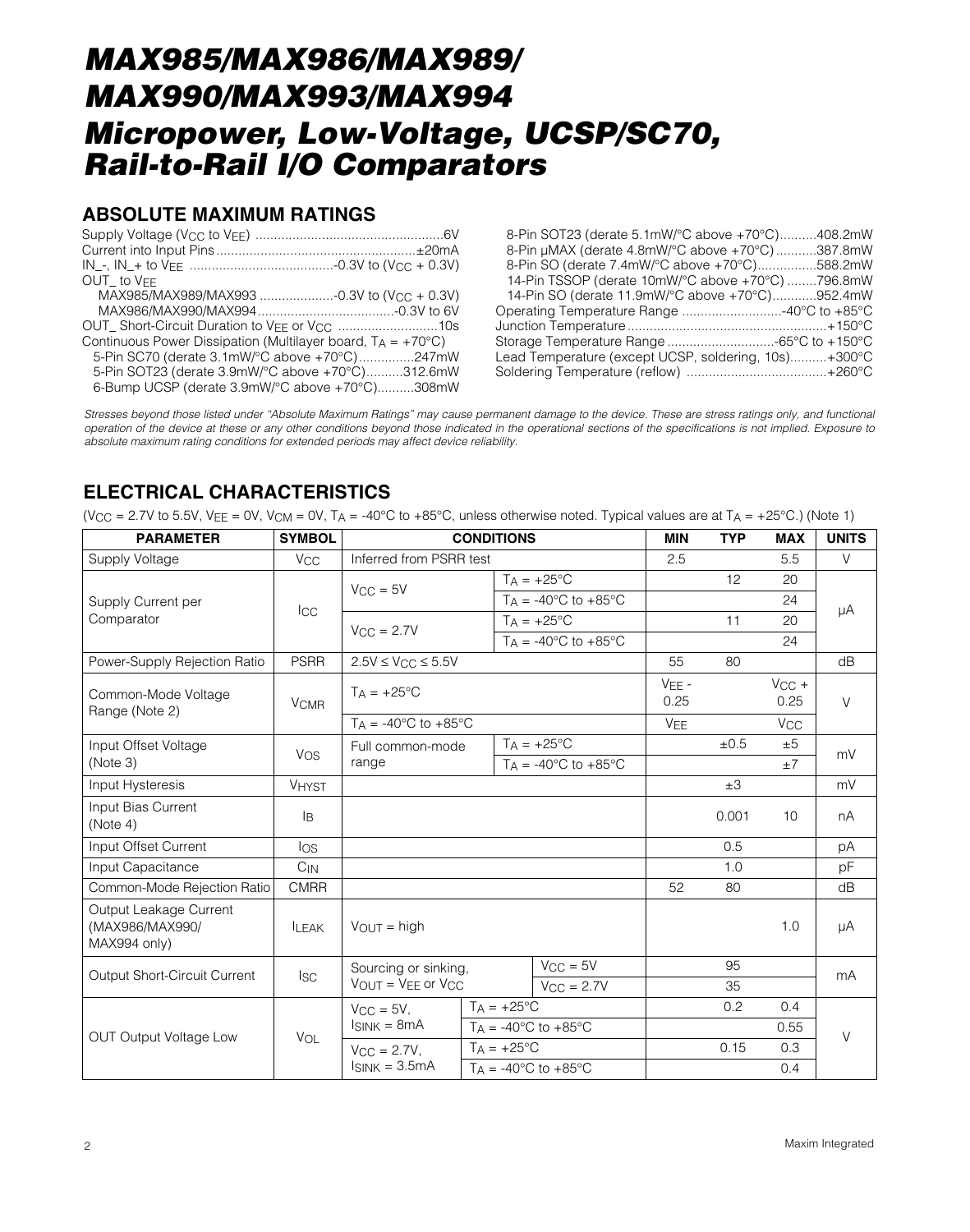# **ELECTRICAL CHARACTERISTICS (continued)**

(V<sub>CC</sub> = 2.7V to 5.5V, V<sub>EE</sub> = 0V, V<sub>CM</sub> = 0V, T<sub>A</sub> = -40°C to +85°C, unless otherwise noted. Typical values are at T<sub>A</sub> = +25°C.) (Note 1)

| <b>PARAMETER</b>                                                  | <b>SYMBOL</b>         |                                             | <b>CONDITIONS</b>              |                                        | MIN  | <b>TYP</b> | <b>MAX</b> | <b>UNITS</b> |
|-------------------------------------------------------------------|-----------------------|---------------------------------------------|--------------------------------|----------------------------------------|------|------------|------------|--------------|
| <b>OUT Output Voltage High</b><br>(MAX985/MAX989/<br>MAX993 only) |                       | $VCC = 5V$ ,<br>$I$ SOURCE = $8mA$          |                                | $T_A = +25^{\circ}C$                   | 4.6  | 4.85       |            | $\vee$       |
|                                                                   |                       |                                             |                                | $T_A = -40^{\circ}C$ to $+85^{\circ}C$ | 4.45 |            |            |              |
|                                                                   | <b>V<sub>OH</sub></b> | $V_{\rm CC} = 2.7V$ ,                       |                                | $T_A = +25$ °C                         | 2.4  | 2.55       |            |              |
|                                                                   |                       | $I$ SOURCE = 3.5mA                          |                                | $TA = -40^{\circ}C$ to $+85^{\circ}C$  | 2.3  |            |            |              |
| <b>OUT Rise Time</b>                                              |                       |                                             |                                | $C_L = 15pF$                           |      | 40         |            |              |
| (MAX985/MAX989/                                                   | trise                 | $V_{\rm CC} = 5.0V$                         |                                | $C_L = 50pF$                           |      | 50         |            | ns           |
| MAX993 only)                                                      |                       |                                             |                                | $C_{L} = 200pF$                        |      | 80         |            |              |
| <b>OUT Fall Time</b>                                              | tFALL                 | $V_{CC} = 5.0V$                             |                                | $C_L = 15pF$                           |      | 40         |            |              |
|                                                                   |                       |                                             |                                | $C_L = 50pF$                           |      | 50         |            | ns           |
|                                                                   |                       |                                             |                                | $C_1 = 200pF$                          |      | 80         |            |              |
|                                                                   | t <sub>PD</sub> -     |                                             | MAX985/MAX989/                 | 10mV overdrive                         |      | 450        |            |              |
|                                                                   |                       |                                             | MAX993 only                    | 100mV overdrive                        |      | 300        |            |              |
| Propagation Delay                                                 |                       | $C_L = 15pF$                                | MAX986/MAX990/<br>MAX994 only, | 10mV overdrive                         |      | 450        |            | ns           |
|                                                                   |                       |                                             | $R$ PULLUP = 5.1k $\Omega$     | 100mV overdrive                        |      | 300        |            |              |
|                                                                   | $tpD+$                | MAX985/MAX989/<br>MAX993 only, $C_L = 15pF$ |                                | 10mV overdrive                         |      | 450        |            |              |
|                                                                   |                       |                                             |                                | 100mV overdrive                        |      | 300        |            |              |
| Power-Up Time                                                     | t <sub>PU</sub>       |                                             |                                |                                        |      | 20         |            | $\mu s$      |

**Note 1:** All device specifications are 100% production tested at T<sub>A</sub> = +25°C. Limits over the extended temperature range are guaranteed by design.

Note 2: Inferred from the V<sub>OS</sub> test. Both or either inputs can be driven 0.3V beyond either supply rail without output phase reversal.

**Note 3:** V<sub>OS</sub> is defined as the center of the hysteresis band at the input.

**Note 4:** I<sub>B</sub> is defined as the average of the two input bias currents (I<sub>B-</sub>, I<sub>B+</sub>).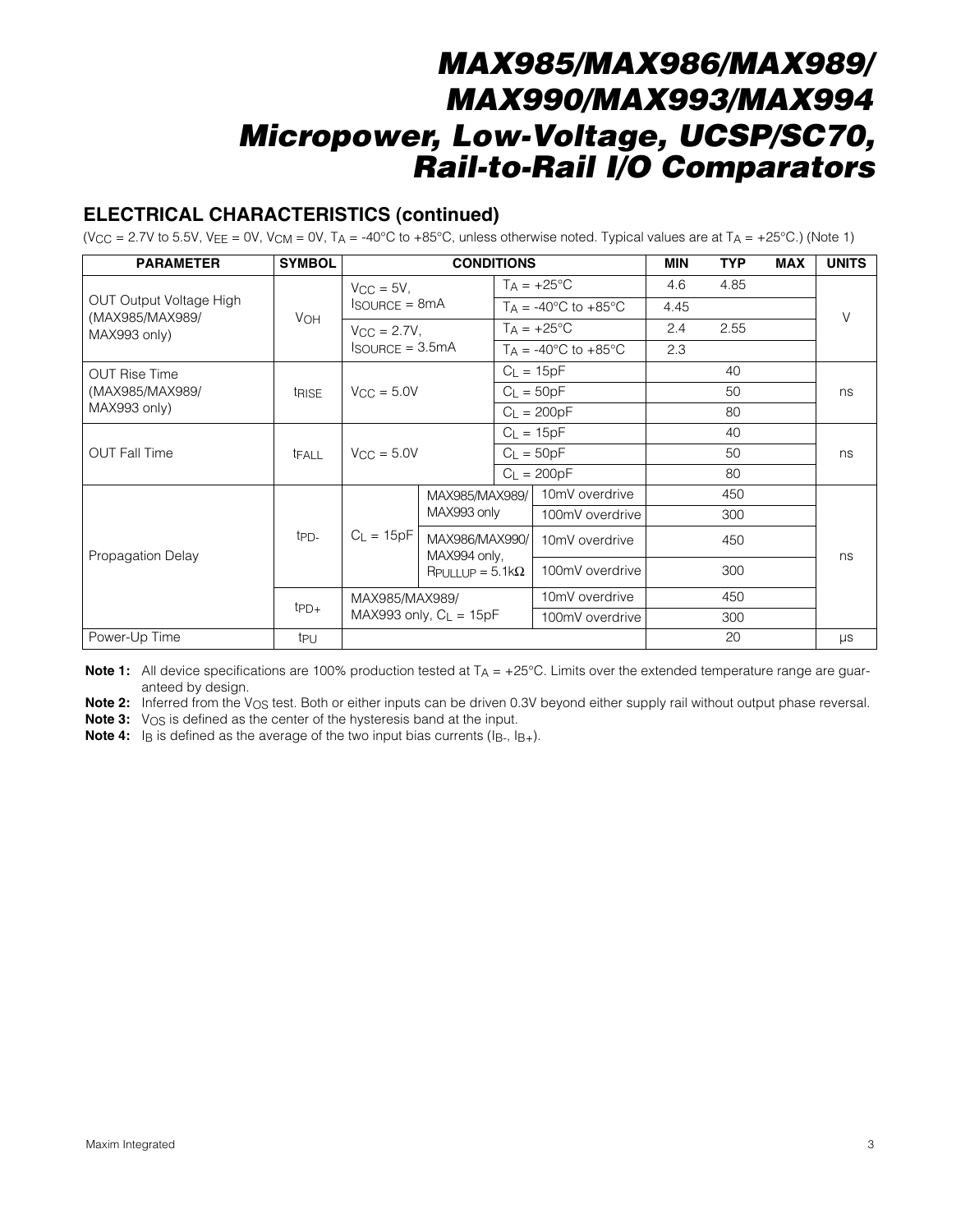(V<sub>CC</sub> = 5V, V<sub>CM</sub> = 0V, T<sub>A</sub> =  $+25^{\circ}$ C, unless otherwise noted.)



**\_\_\_\_\_\_\_\_\_\_\_\_\_\_\_\_\_\_\_\_\_\_\_\_\_\_\_\_\_\_\_\_\_\_\_\_\_\_\_\_\_\_Typical Operating Characteristics**

4 Maxim Integrated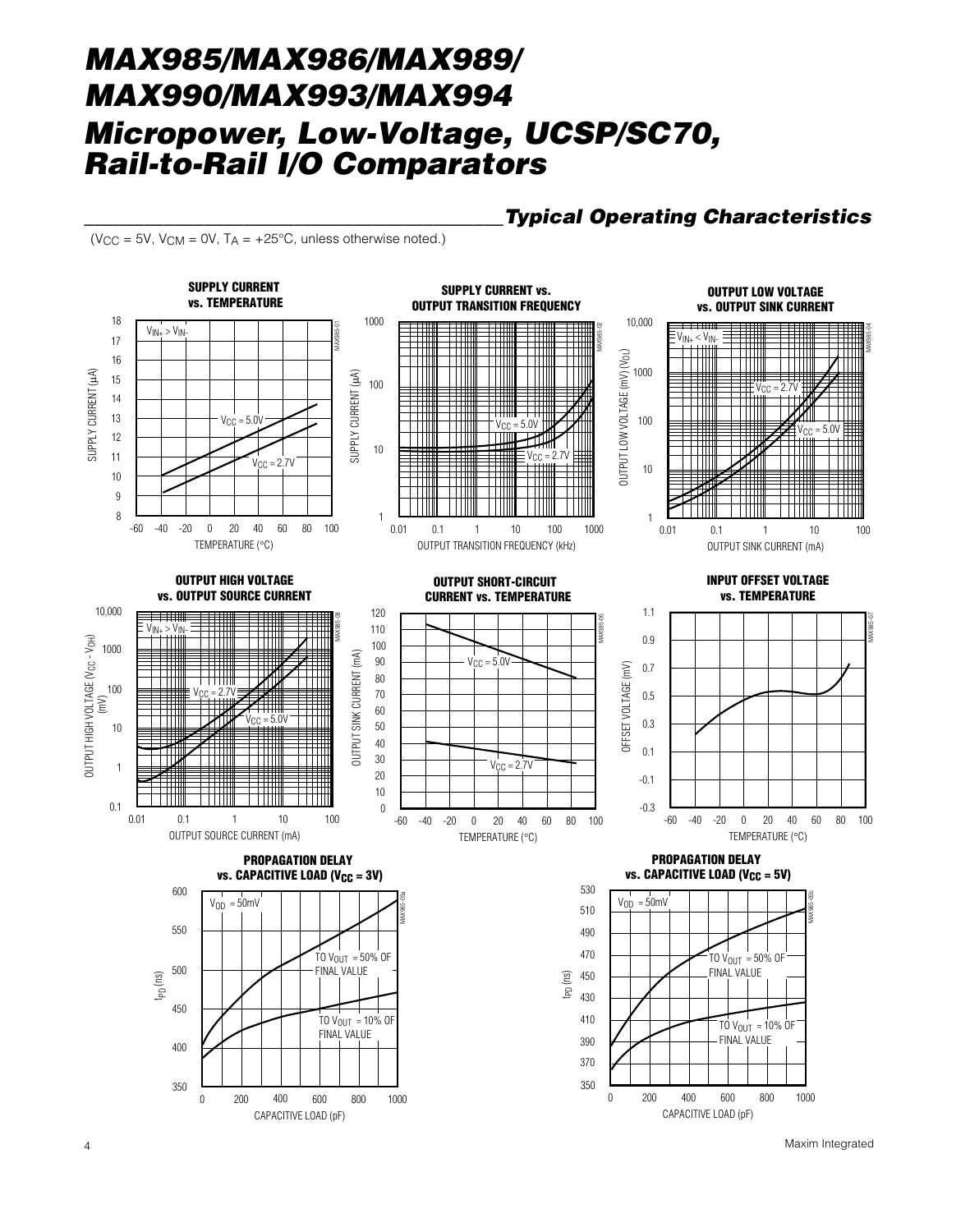### **\_\_\_\_\_\_\_\_\_\_\_\_\_\_\_\_\_\_\_\_\_\_\_\_\_\_\_\_Typical Operating Characteristics (continued)**

(V<sub>CC</sub> = 5V, V<sub>CM</sub> = 0V, T<sub>A</sub> =  $+25^{\circ}$ C, unless otherwise noted.)





**MAX985/MAX989/MAX993 PROPAGATION DELAY (t<sub>PD+</sub>)** MAX985-11



IN+ OUT MAX985-12 50mV/ div 2V/div  $V<sub>OD</sub> = 50$ mV

100ns/div

**PROPAGATION DELAY (tpp-)** 

#### **MAX985/MAX989/MAX993 SWITCHING CURRENT, OUT RISING**







#### **POWER-UP DELAY**

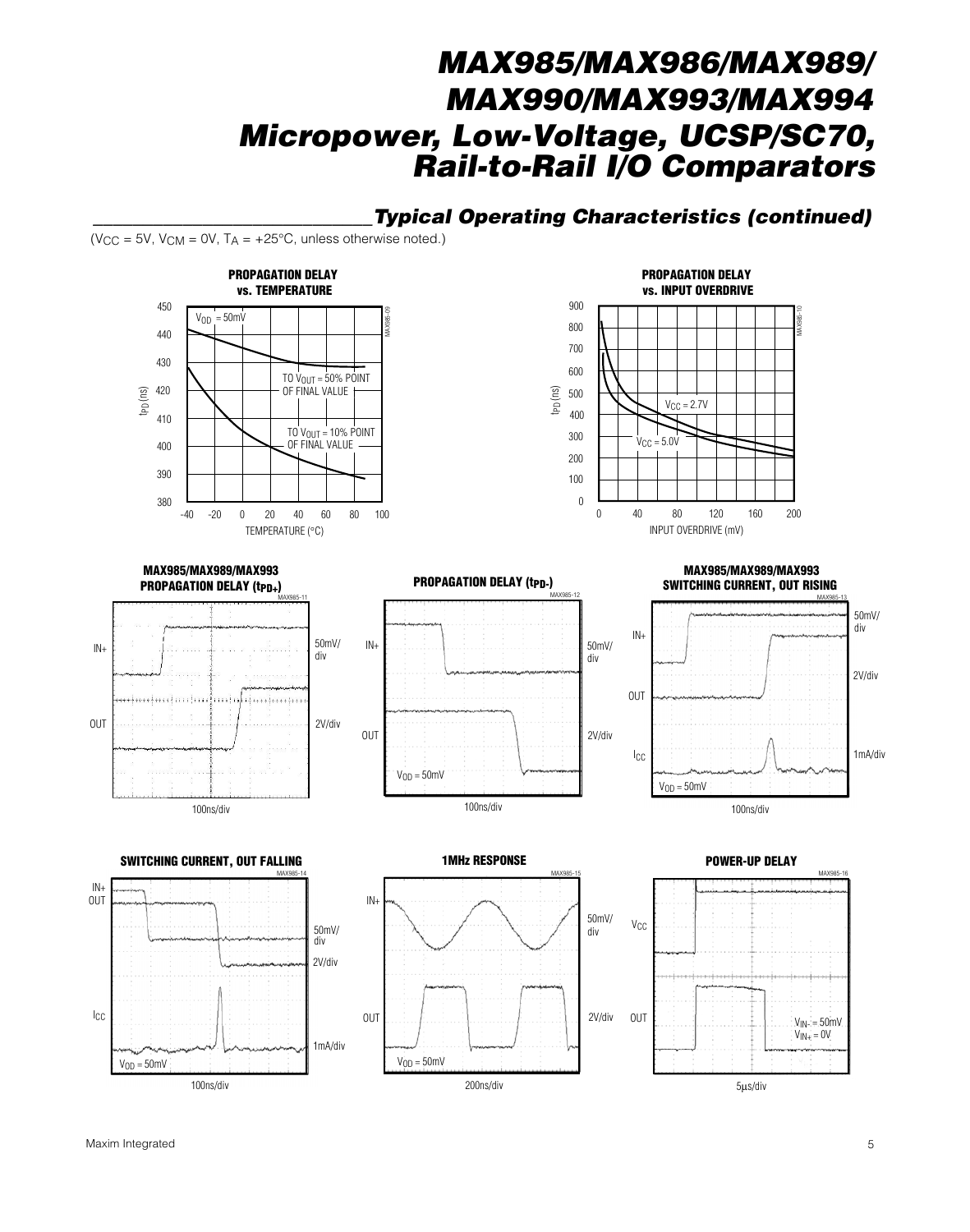### **Pin/Bump Description**

| <b>BUMP</b>    |                          |                                 | <b>PIN</b>                      |                                 |                       |                                          |
|----------------|--------------------------|---------------------------------|---------------------------------|---------------------------------|-----------------------|------------------------------------------|
| <b>MAX985</b>  |                          | <b>MAX985/</b><br><b>MAX986</b> | <b>MAX989/</b><br><b>MAX990</b> | <b>MAX993/</b><br><b>MAX994</b> | <b>NAME</b>           | <b>FUNCTION</b>                          |
| UCSP*          | <b>SO</b>                | <b>SOT23/</b><br><b>SC70</b>    | SO/µMAX/<br><b>SOT23</b>        | SO/<br><b>TSSOP</b>             |                       |                                          |
| A2             | 6                        | 1                               |                                 |                                 | <b>OUT</b>            | Comparator Output                        |
| A <sub>3</sub> | $\overline{7}$           | $\overline{c}$                  | 8                               | $\overline{4}$                  | <b>V<sub>CC</sub></b> | Positive Supply Voltage                  |
| <b>B1</b>      | 3                        | 3                               | $\qquad \qquad$                 | $\overline{\phantom{0}}$        | $IN +$                | Comparator Noninverting Input            |
| <b>B2</b>      | $\overline{c}$           | 4                               | $\overline{\phantom{0}}$        |                                 | $IN -$                | Comparator Inverting Input               |
| A <sub>1</sub> | $\overline{4}$           | 5                               | 4                               | 11                              | <b>VEE</b>            | Negative Supply Voltage                  |
|                |                          |                                 | 1                               | 1                               | <b>OUTA</b>           | Comparator A Output                      |
|                |                          |                                 | $\overline{c}$                  | $\overline{c}$                  | INA-                  | Comparator A Inverting Input             |
|                |                          | $\overline{\phantom{0}}$        | 3                               | 3                               | $INA+$                | Comparator A Noninverting Input          |
|                | $\overline{\phantom{0}}$ | $\overline{\phantom{0}}$        | 5                               | 5                               | $INB+$                | Comparator B Noninverting Input          |
|                |                          | $\overline{\phantom{0}}$        | 6                               | 6                               | INB-                  | Comparator B Inverting Input             |
|                |                          | $\overline{\phantom{0}}$        | $\overline{7}$                  | $\overline{7}$                  | <b>OUTB</b>           | Comparator B Output                      |
|                |                          |                                 |                                 | 8                               | <b>OUTC</b>           | Comparator C Output                      |
|                |                          |                                 |                                 | 9                               | INC-                  | Comparator C Inverting Input             |
|                |                          |                                 |                                 | 10                              | $INC+$                | Comparator C Noninverting Input          |
|                |                          |                                 |                                 | 12                              | $IND+$                | Comparator D Noninverting Input          |
|                |                          |                                 |                                 | 13                              | $IND-$                | Comparator D Inverting Input             |
|                |                          |                                 |                                 | 14                              | <b>OUTD</b>           | Comparator D Output                      |
| B <sub>3</sub> | 1, 5, 8                  |                                 |                                 |                                 | N.C.                  | No Connection. Not internally connected. |

\*MAX985 only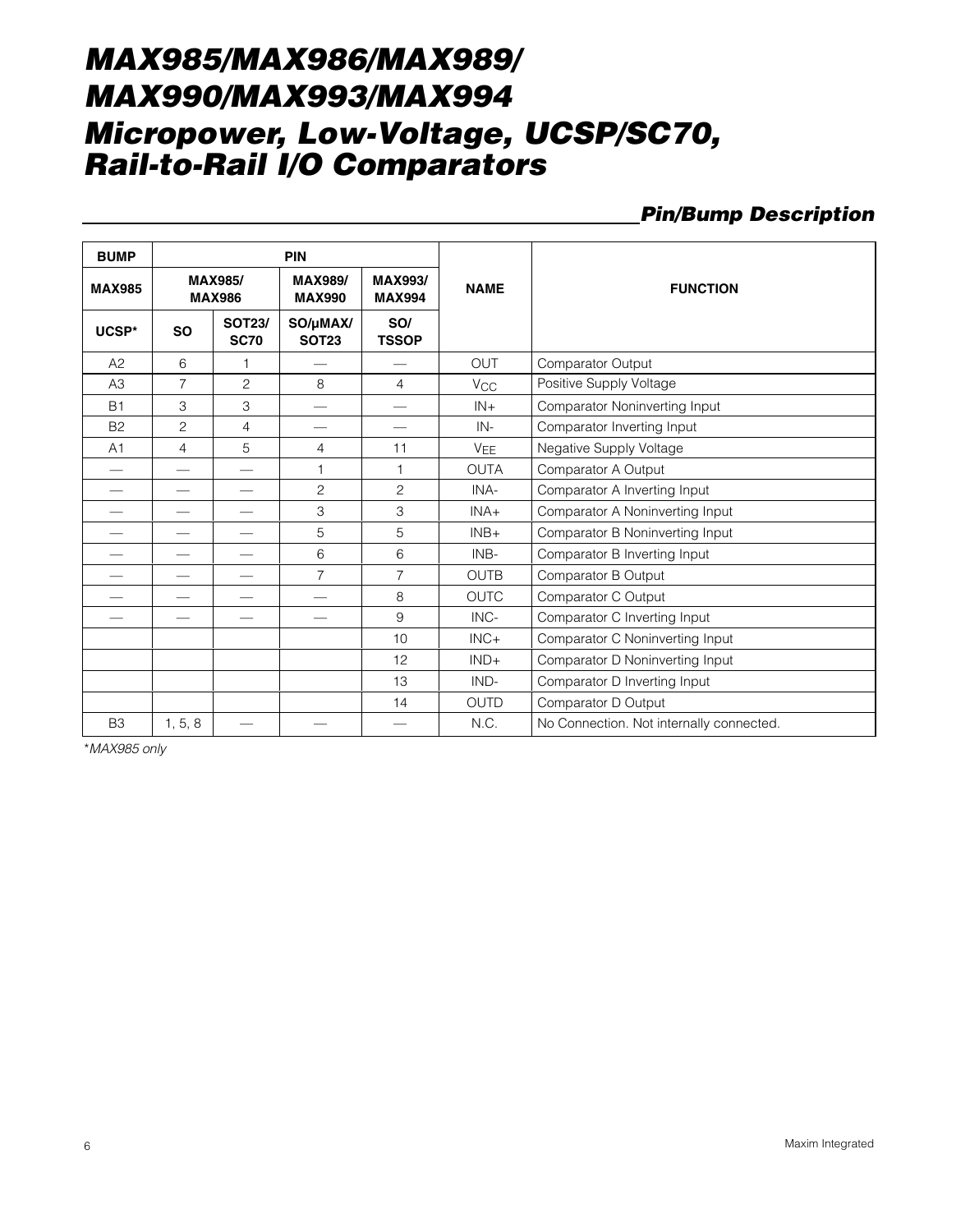### **\_\_\_\_\_\_\_\_\_\_\_\_\_\_\_Detailed Description**

The MAX985/MAX986/MAX989/MAX990/MAX993/ MAX994 are single/dual/quad low-power, low-voltage comparators. They have an operating supply voltage range between 2.5V and 5.5V and consume only 11µA. Their common-mode input voltage range extends 0.25V beyond each rail. Internal hysteresis ensures clean output switching, even with slow-moving input signals. Large internal output drivers allow rail-to-rail output swing with up to 8mA loads.

The output stage employs a unique design that minimizes supply-current surges while switching, virtually eliminating the supply glitches typical of many other comparators. The MAX985/MAX989/MAX993 have a push-pull output structure that sinks as well as sources current. The MAX986/MAX990/MAX994 have an opendrain output stage that can be pulled beyond V<sub>CC</sub> to an absolute maximum of 6V above VFF.

#### **Input Stage Circuitry**

The devices' input common-mode range extends from  $-0.25V$  to (V<sub>CC</sub> + 0.25V). These comparators may operate at any differential input voltage within these limits. Input bias current is typically 1.0pA if the input voltage is between the supply rails. Comparator inputs are protected from overvoltage by internal body diodes connected to the supply rails. As the input voltage exceeds the supply rails, these body diodes become forward biased and begin to conduct. Consequently, bias currents increase exponentially as the input voltage exceeds the supply rails.

#### **Output Stage Circuitry**

These comparators contain a unique output stage capable of rail-to-rail operation with up to 8mA loads. Many comparators consume orders of magnitude more current during switching than during steady-state operation. However, with this family of comparators, the supply-current change during an output transition is extremely small. The Typical Operating Characteristics graph Supply Current vs. Output Transition Frequency shows the minimal supply-current increase as the output switching frequency approaches 1MHz. This characteristic eliminates the need for power-supply filter capacitors to reduce glitches created by comparator switching currents. Another advantage realized in highspeed, battery-powered applications is a substantial increase in battery life.



Figure 1. Additional Hysteresis (MAX985/MAX989/MAX993)

### **\_\_\_\_\_\_\_\_\_\_Applications Information**

### **Additional Hysteresis**

#### **MAX985/MAX989/MAX993**

The MAX985/MAX989/MAX993 have ±3mV internal hysteresis. Additional hysteresis can be generated with three resistors using positive feedback (Figure 1). Unfortunately, this method also slows hysteresis response time. Use the following procedure to calculate resistor values for the MAX985/MAX989/MAX993.

- 1) Select R3. Leakage current at IN is under 10nA, so the current through R3 should be at least 1µA to minimize errors caused by leakage current. The current through R3 at the trip point is (VREF - VOUT) / R3. Considering the two possible output states in solving for R3 yields two formulas:  $R3 = VREF / 1\mu A$ or R3 = (VREF - V<sub>CC</sub>) / 1 $\mu$ A. Use the smaller of the two resulting resistor values. For example, if  $V_{REF}$  = 1.2V and  $V_{CC} = 5V$ , then the two R3 resistor values are 1.2MΩ and 3.8MΩ. Choose a 1.2MΩ standard value for R3.
- 2) Choose the hysteresis band required (VHB). For this example, choose 50mV.
- 3) Calculate R1 according to the following equation:

#### $R1 = R3 \times (V_{HB} / V_{CC})$

For this example, insert the values R1 =  $1.2M\Omega$  x (50mV / 5V) = 12kΩ.

4) Choose the trip point for V<sub>IN</sub> rising (V<sub>THR</sub>; V<sub>THF</sub> is the trip point for  $V_{IN}$  falling). This is the threshold voltage at which the comparator switches its output from low to high as VIN rises above the trip point. For this example, choose 3V.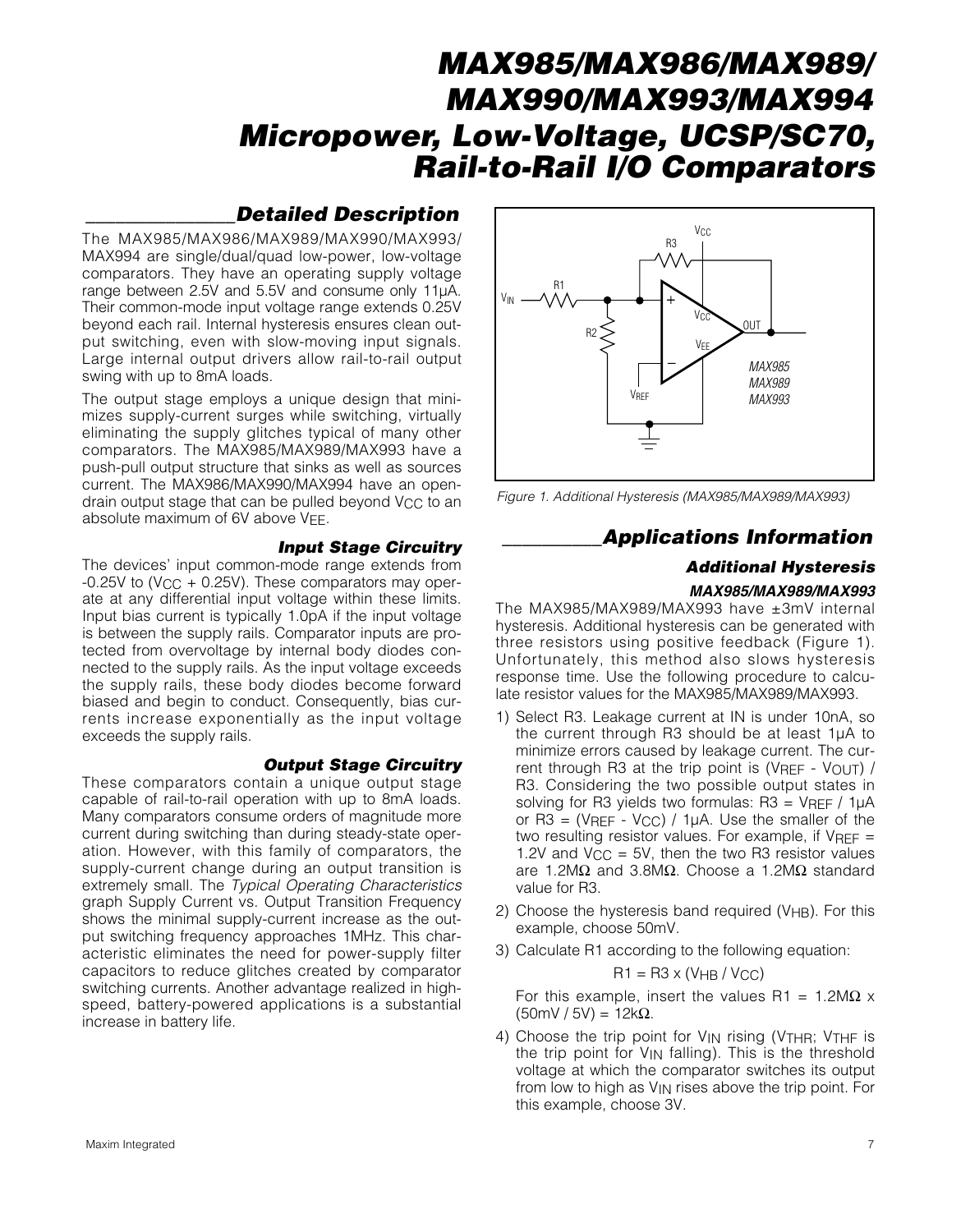5) Calculate R2 as follows. For this example, choose an 8.2kΩ standard value:

$$
R2 = \frac{1}{\left(\frac{V_{\text{THR}}}{V_{\text{REF}}} \times R1\right) - \frac{1}{R1} - \frac{1}{R3}}
$$

$$
R2 = \frac{1}{\left(\frac{3.0V}{1.2 \times 12k\Omega}\right) - \frac{1}{12k\Omega} - \frac{1}{2.2M\Omega}} = 8.03k\Omega
$$

6) Verify trip voltages and hysteresis as follows:

$$
V_{IN} \text{ rising: } V_{THR} = V_{REF} \times R1 \times \left(\frac{1}{R1} + \frac{1}{R2} + \frac{1}{R3}\right)
$$
  

$$
V_{IN} \text{ falling: } V_{THF} = V_{THR} - \left(\frac{R1 \times V_{CC}}{R3}\right)
$$
  
Hysteresis =  $V_{THR} - V_{THF}$ 

#### **MAX986/MAX990/MAX994**

The MAX986/MAX990/MAX994 have ±3mV internal hysteresis. They have open-drain outputs and require an external pullup resistor (Figure 2). Additional hysteresis can be generated using positive feedback, but the formulas differ slightly from those of the MAX985/MAX989/MAX993.



Figure 2. Additional Hysteresis (MAX986/MAX990/MAX994)

Use the following procedure to calculate resistor values:

- 1) Select R3 according to the formulas R3 =  $V_{REF}$  /  $500\mu$ A or R3 = (VREF - VCC) /  $500\mu$ A - R4. Use the smaller of the two resulting resistor values.
- 2) Choose the hysteresis band required (V<sub>HB</sub>). For this example, choose 50mV.
- 3) Calculate R1 according to the following equation:

$$
RI = (R3 + R4) \times (VHB / VCC)
$$

- 4) Choose the trip point for VIN rising (VTHR; VTHF is the trip point for VIN falling). This is the threshold voltage at which the comparator switches its output from low to high as VIN rises above the trip point.
- 5) Calculate R2 as follows:

$$
R2 = \frac{1}{\left(\frac{V_{\text{THR}}}{V_{\text{REF}}} \times R1\right) - \frac{1}{R1} - \frac{1}{R3 + R4}}
$$

6) Verify trip voltages and hysteresis as follows:

$$
V_{IN} \text{ rising: } V_{THR} = V_{REF} \times R1 \times
$$
\n
$$
\left(\frac{1}{R1} + \frac{1}{R2} + \frac{1}{R3 + R4}\right)
$$
\n
$$
V_{IN} \text{ falling: } V_{THF} = V_{THR} - \left(\frac{R1 \times V_{CC}}{R3 + R4}\right)
$$
\n
$$
Hysteresis = V_{THR} - V_{THF}
$$

#### **Board Layout and Bypassing**

Power-supply bypass capacitors are not typically needed, but use 100nF bypass capacitors when supply impedance is high, when supply leads are long, or when excessive noise is expected on the supply lines. Minimize signal trace lengths to reduce stray capacitance.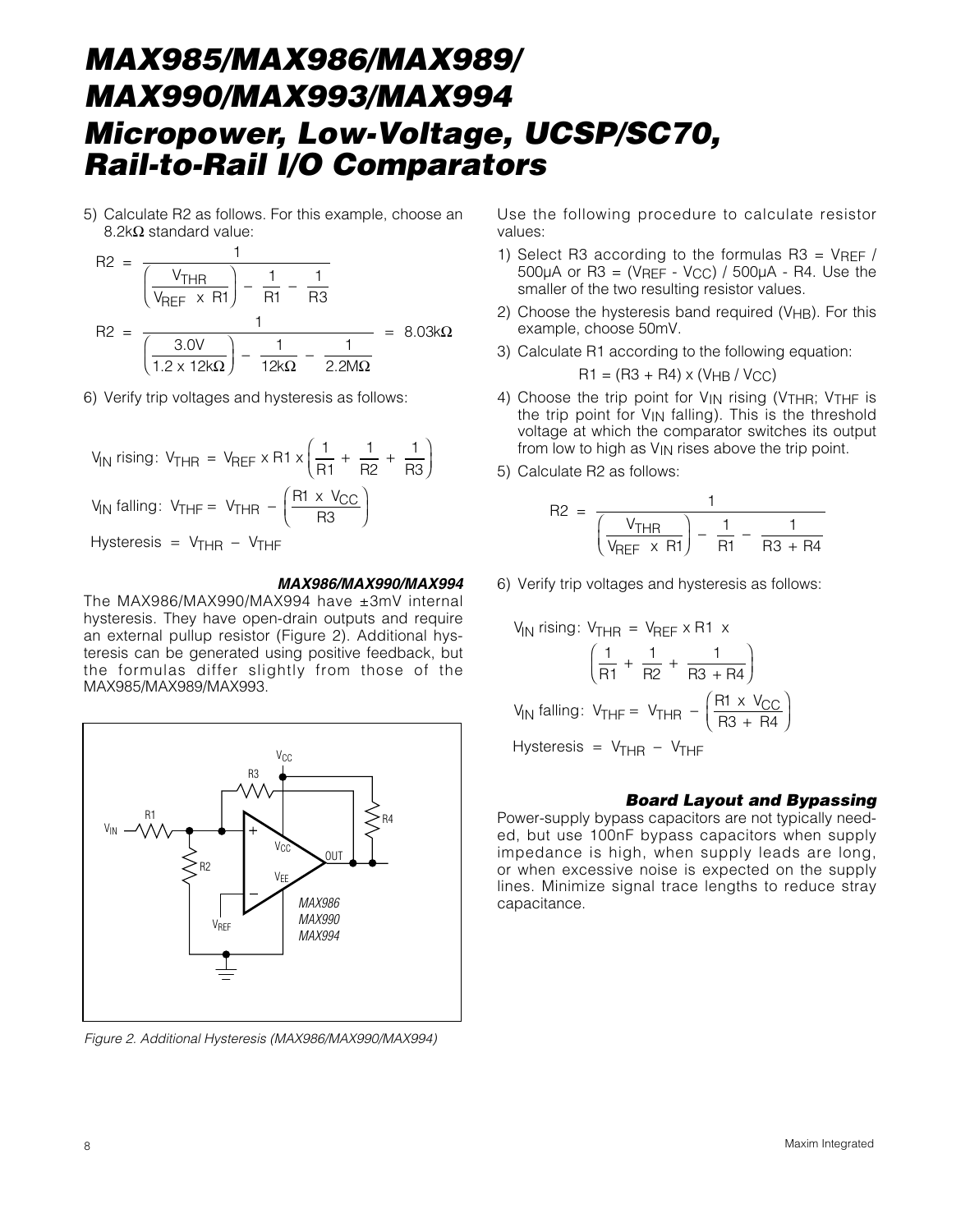#### **Zero-Crossing Detector**

Figure 3 shows a zero-crossing detector application. The MAX985's inverting input is connected to ground, and its noninverting input is connected to a 100mVP-P signal source. As the signal at the noninverting input crosses 0V, the comparator's output changes state.

#### **Logic-Level Translator**

Figure 4 shows an application that converts 5V logic levels to 3V logic levels. The MAX986 is powered by the 5V supply voltage, and the pullup resistor for the MAX986's open-drain output is connected to the 3V supply voltage. This configuration allows the full 5V logic swing without creating overvoltage on the 3V logic inputs. For 3V to 5V logic-level translation, simply connect the 3V supply to V<sub>CC</sub> and the 5V supply to the pullup resistor.



Figure 3. Zero-Crossing Detector Figure 4. Logic-Level Translator Figure 4. Logic-Level Translator

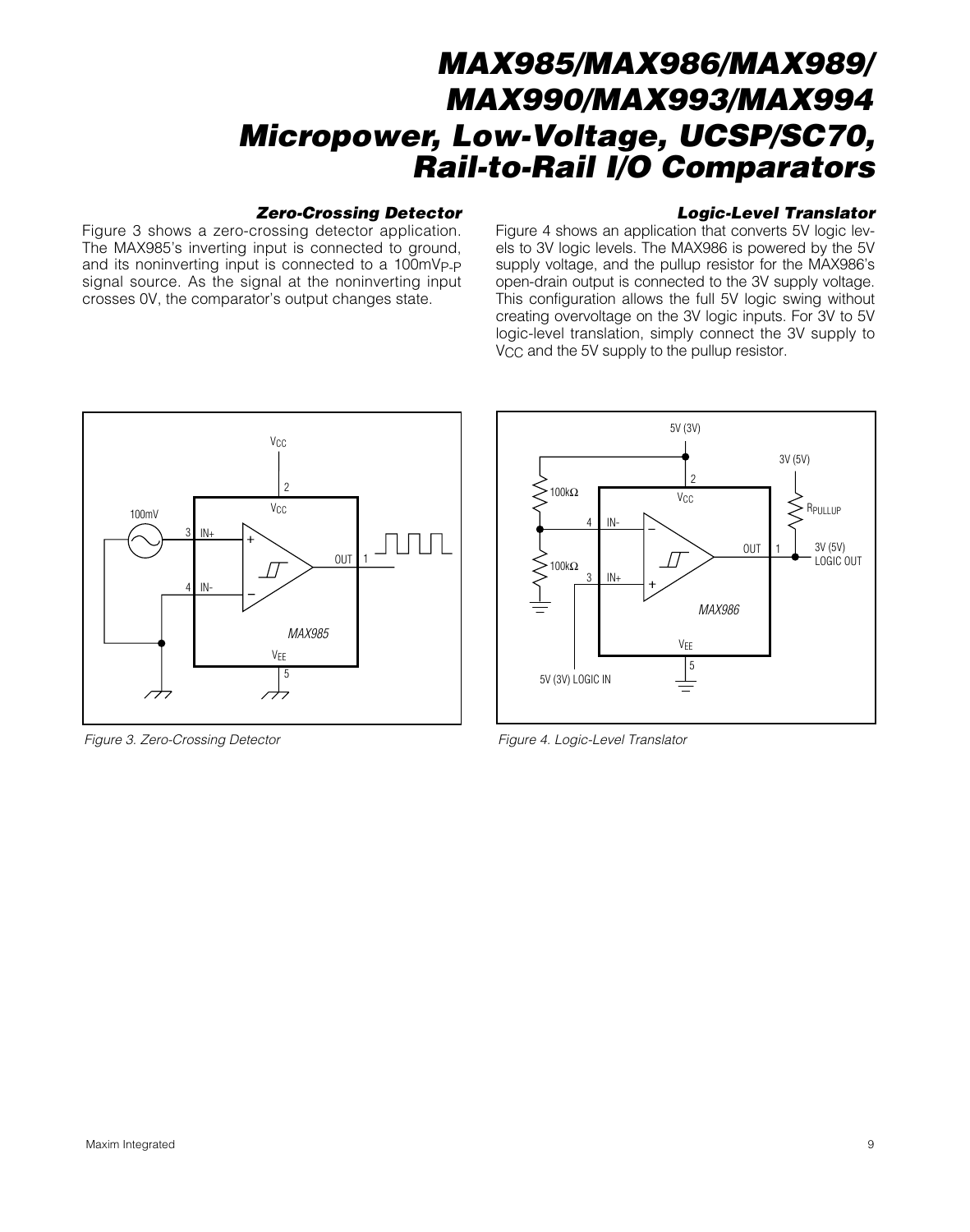

# **Typical Application Circuit Ordering Information (continued)**

| <b>PART</b>   | <b>PIN-PACKAGE</b> | <b>TOP MARK</b> |
|---------------|--------------------|-----------------|
| MAX985EUK+T   | 5 SOT23            | ABYZ            |
| MAX985ESA+    | 8 SO               |                 |
| $MAX986EXX+T$ | 5 SC70             | ABL             |
| MAX986EUK+T   | 5 SOT23            | ABZA            |
| MAX986ESA+    | 8 SO               |                 |
| $MAX989EKA+T$ | 8 SOT23            | AADZ            |
| MAX989EUA+T   | 8 µMAX             |                 |
| MAX989ESA+    | 8 SO               |                 |
| $MAX990EKA+T$ | 8 SOT23            | AAEA            |
| MAX990EUA+T   | 8 µMAX             |                 |
| $MAX990ESA+$  | 8 SO               |                 |
| $MAX993EUD+$  | 14 TSSOP           |                 |
| MAX993ESD+    | 14 SO              |                 |
| $MAX994EUD+$  | 14 TSSOP           |                 |
| $MAX994ESD+$  | 14 SO              |                 |

**Note:** All devices are specified over the -40°C to +85°C operating temperature range.

+Denotes a lead(Pb)-free/RoHS-compliant package.

 $T = \text{Tape}$  and reel.



# **Pin Configurations (continued)**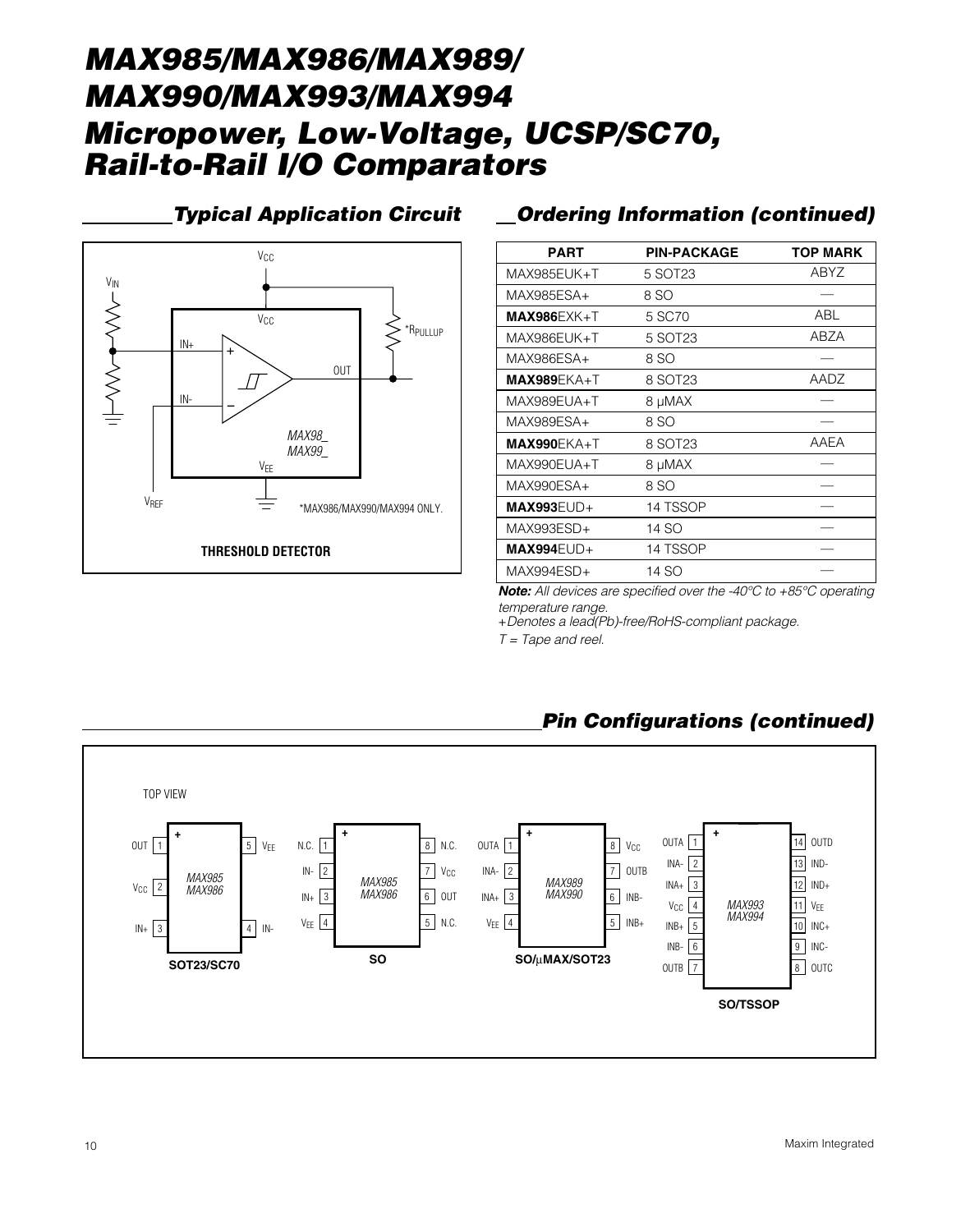# **Package Information**

For the latest package outline information and land patterns (footprints), go to **[www.maximintegrated.com/packages](http://www.maximintegrated.com/packages)**. Note that a "+", "#", or "-" in the package code indicates RoHS status only. Package drawings may show a different suffix character, but the drawing pertains to the package regardless of RoHS status.

| <b>PACKAGE TYPE</b> | <b>PACKAGE CODE</b> | <b>OUTLINE NO.</b> | <b>LAND</b><br><b>PATTERN NO.</b> |
|---------------------|---------------------|--------------------|-----------------------------------|
| 6 UCSP              | $B6+3$              | 21-0097            |                                   |
| 5 SOT23             | $U5+1$              | 21-0057            | 90-0174                           |
| 5 SC70              | $X5+1$              | 21-0076            | 90-0188                           |
| 8 SO                | $S8+2$              | 21-0041            | 90-0096                           |
| 8 SOT23             | $K8+5$              | 21-0078            | 90-0176                           |
| 8 µMAX              | $U8+1$              | 21-0036            | 90-0092                           |
| 14 SO               | $S14 + 1$           | 21-0041            | 90-0112                           |
| 14 TSSOP            | $U14+1$             | 21-0066            | 90-0113                           |